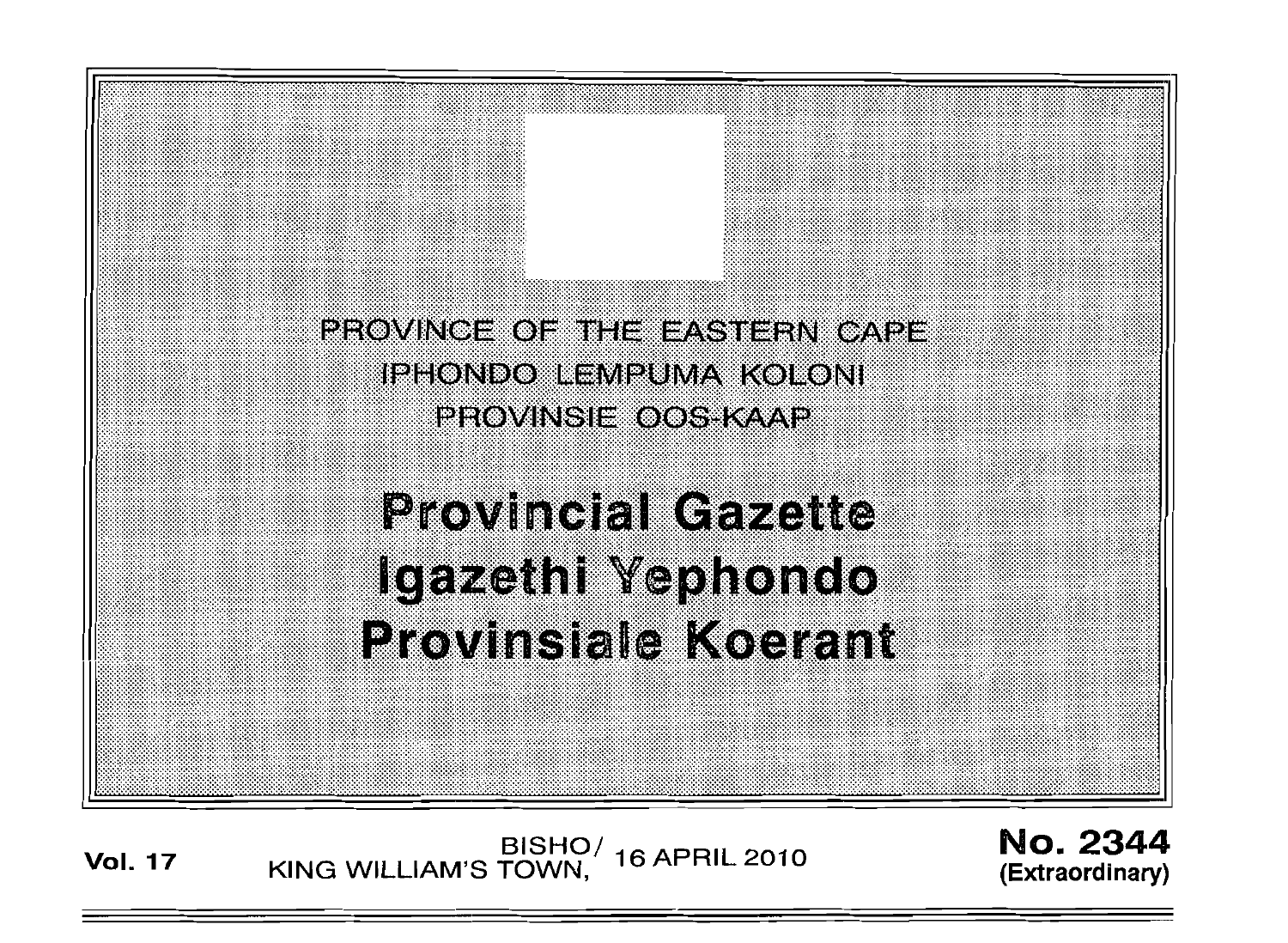## IMPORTANT NOTICE

The Government Printing Works will not be held responsible for faxed documents not received due to errors on the fax machine or faxes received which are unclear or incomplete. Please be advised that an "OK" slip. received from a fax machine, will not be accepted as proof that documents were received by the GPW for printing. If documents are faxed to the GPW it will be the sender's responsibility to phone and confirm that the documents were received in good order.

Furthermore the Government Printing Works will also not be held responsible for cancellations and amendments which have not been done on original documents received from clients.

### **CONTENTS ·INHOUD**

| No. |                        | No. | Page Gazette<br>No. |
|-----|------------------------|-----|---------------------|
|     | <b>GENERAL NOTICES</b> |     |                     |
|     |                        |     | 2344                |

4

2344

140 do.: Lodgement of applications for transfer of certificate of registration......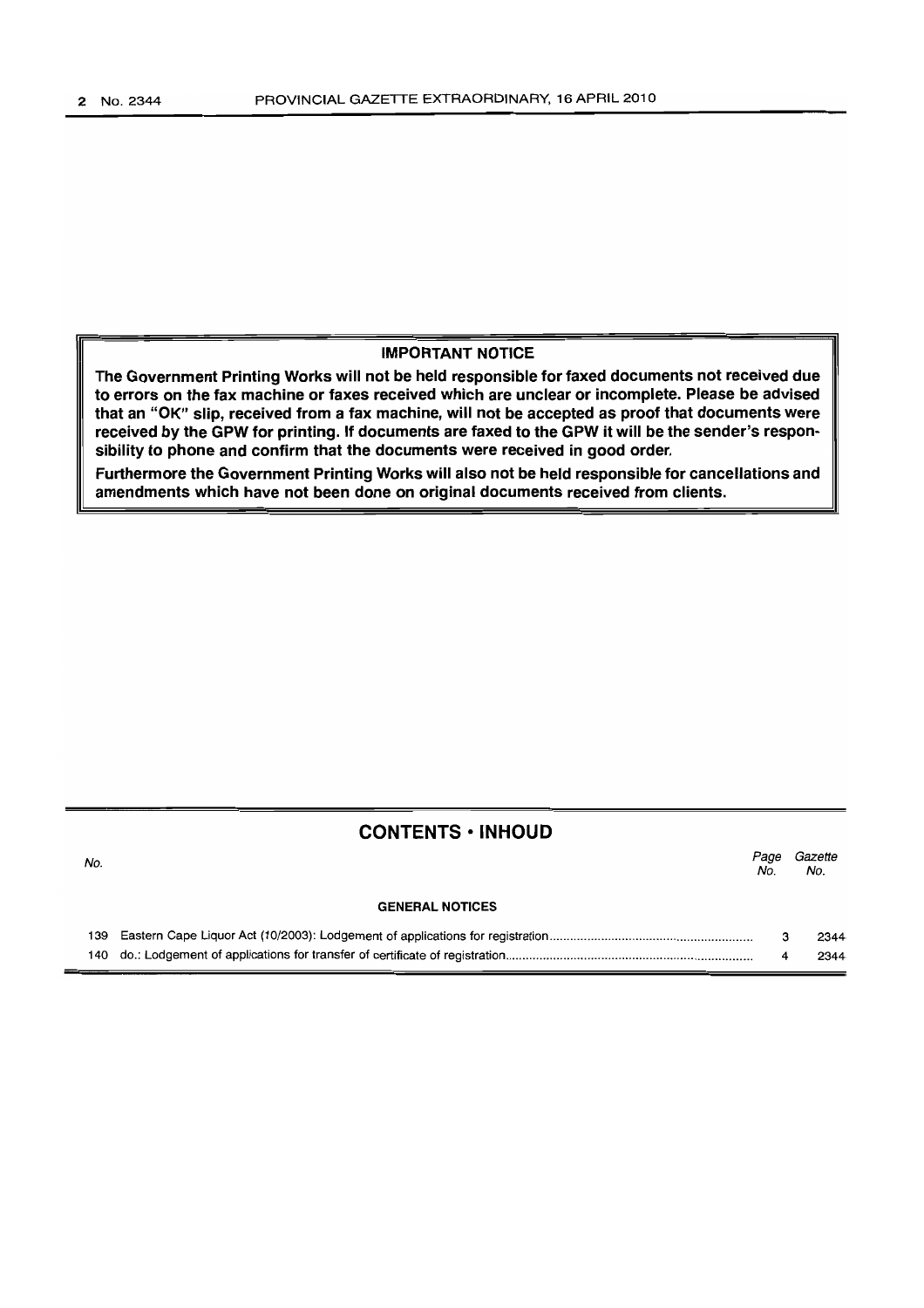# GENERAL NOTICES

No. 139

1. CM3 [Reg 4 (1)]

#### EASTERN CAPE LIQUOR ACT, 2003 (Act No. 10 of 2003) NOTICE OF LODGEMENT OF APPLICATIONS FOR REGISTRATION

Notice is hereby given that the applications for registration, particulars of which appear in the Schedule hereunder, have been lodged with the Board.

Interested parties may. free of charge. inspect any application which appears in the Schedule hereunder and may within twenty one days of this notice, lodge with the Board written representations in support of, or written objections.

### THEMBI ZONO - GXOYlYA EASTERN CAPE UQUOR BOARD 07 April 2010

### SCHEDULE

| 1                                   |                  | 2                                    | 3                                   | 4                            | 5                                                                                                                       |
|-------------------------------------|------------------|--------------------------------------|-------------------------------------|------------------------------|-------------------------------------------------------------------------------------------------------------------------|
| <b>Application</b><br><b>Number</b> |                  | Name and<br>number of Ward           | Kind of registration<br>applied for | Kind of liquor to<br>be sold | Name under which business is<br>to be conducted and particulars<br>of the erf, street or farm                           |
| $\mathbf{1}$ .                      | ECP 18120        | Ward 36 NMMM                         | Consumption off<br>premises         | All kinds                    | Shoprite Liquorshop - Ziyabuya,<br>Shop 13, Ziyabuya Shopping<br>Centre, Cnr Uitenhage &<br>Makwekwe Str, Kwa Dwesi, PE |
| 2.                                  | ECP 18121        | Ward 6 Great Kei<br>Municipality     | Consumption on and<br>off premises  | All kinds                    | Chilla Nathi, Stungu Loc, Nyara<br>Village, Mooiplaas                                                                   |
| 3.                                  | ECP 18122        | Ward 09 Nyandeni<br>Municipality     | Consumption on and<br>off premises  | All kinds                    | 18 Plus Tavern, Gxulu Loc.<br>Zithathele A/A, Libode                                                                    |
| 4.                                  | ECP 18123        | Ward 26 Nyandeni<br>Municipality     | Consumption on and<br>off premises  | All kinds                    | White House Tavern, Mankosi<br>A/A, Nggeleni                                                                            |
| 5.                                  | ECP 18124        | Ward 01 Engcobo<br>Municipality      | Consumption on and<br>off premises  | All kinds                    | Jozela Tavern, Emjikelweni Loc,<br>Tora A/A, Engcobo                                                                    |
| 6.                                  | <b>ECP 18125</b> | Ward 24 Nyandeni<br>Municipality     | Consumption on and<br>Off premises  | All kinds                    | Jomo Tavern, Zaka Loc,<br>Nkumandeni A/A, Nggeleni                                                                      |
| 7.                                  | <b>ECP 18126</b> | Ward 21 Mbashe<br>Municipality       | Consumption on and<br>off premises  | All kinds                    | Gxansa's Tavern, Msando Mpume<br>Loc. Willowvale                                                                        |
| 8.                                  | <b>ECP 18127</b> | Ward 20<br>Amahlathi<br>Municipality | Consumption on and<br>off premises  | All kinds                    | Cheap Cheap Tavern, 359 Quzini,<br>Elukhanyisweni Loc, King Williams<br>Town                                            |
| 9.                                  | <b>ECP 18128</b> | Ward 2 Camdeboo<br>Municipality      | Consumption on<br>premises          | All kinds                    | Jay - Jay Restaurant & Pub, 40<br>"A" Caldedon Str, Graaff Reinet                                                       |
| 10.                                 | <b>ECP 18129</b> | Ward 3 Makana<br>Municipality        | Consumption on and<br>off premises  | All kinds                    | Morning Breeze Tavern, Ndlovini<br>Loc, Keiskammahoek                                                                   |